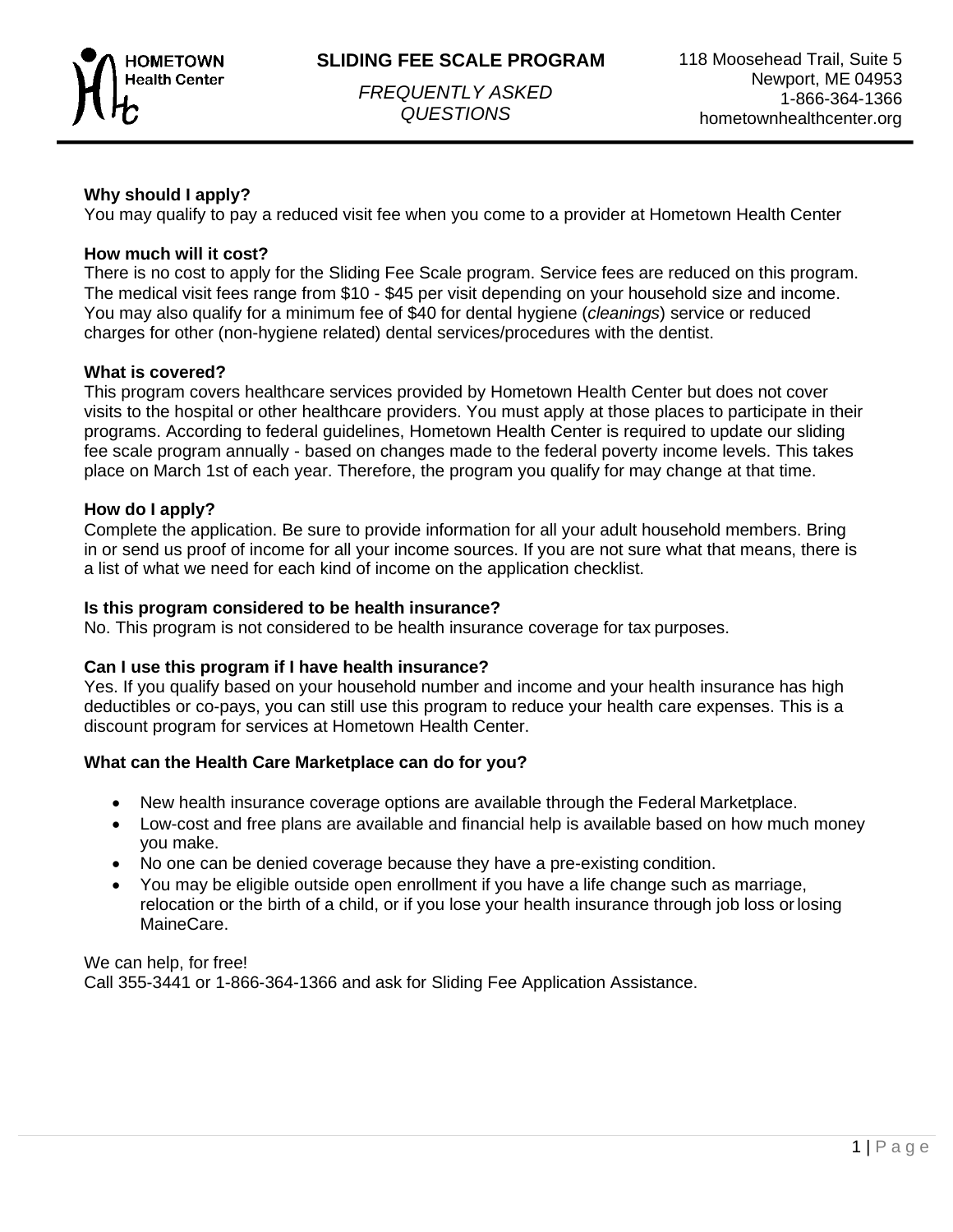

*INCOME GUIDELINES*

Sliding Fees must be paid at the time of the visit.

\*Minimum payment for Dental Hygiene (cleanings) visits is \$40

| Poverty Level               | 100%                             |                  | 101% - 135%                      |    | 136% - 150%                      |           | 151% - 185%                      |        | 186% - 200%                      |    |                                      |           |    |         |
|-----------------------------|----------------------------------|------------------|----------------------------------|----|----------------------------------|-----------|----------------------------------|--------|----------------------------------|----|--------------------------------------|-----------|----|---------|
| <b>Qualifing Levels:</b>    | Cat 1                            |                  | Cat 2                            |    | Cat 3                            |           | Cat 4                            |        | Cat 5                            |    |                                      |           |    |         |
| Medical & Behavioral        | Pays \$10                        |                  | Pays \$15                        |    | Pays \$25                        |           | Pays \$35                        |        | Pays \$45                        |    |                                      |           |    |         |
| Dental Hygiene              |                                  | pays \$40 & Labs | \$45 or 20% & Labs               |    | \$45 or 40% & Labs               |           | \$45 or 60% & Labs               |        | \$45 or 80% & Labs               |    |                                      |           |    |         |
| <b>Total Household Size</b> | <b>Total Household</b><br>Income |                  | <b>Total Household</b><br>Income |    | <b>Total Household</b><br>Income |           | <b>Total Household</b><br>Income |        | <b>Total Household</b><br>Income |    |                                      |           |    |         |
| 1                           | Under                            | 13,590           | 13,591                           | to | 18,347                           | 18,348 to |                                  | 20,385 |                                  |    | 20,386 to 25,142                     | 25,143 to |    | 27,180  |
| $\overline{2}$              | Under                            | 18,310           | 18,311                           | to | 24,719                           | 24,720    | to                               | 27,465 | 27,466 to                        |    | 33,874                               | 33,875 to |    | 36,620  |
| 3                           | Under                            | 23,030           | 23,031                           | to | 31,091                           | 31,092 to |                                  | 34,545 | 34,546 to                        |    | 42,606                               | 42,607 to |    | 46,060  |
| 4                           | Under                            | 27,750           | 27,751                           | to | 37,463                           | 37,464 to |                                  | 41,625 | 41,626 to                        |    | 51,338                               | 51,339 to |    | 55,500  |
| 5                           | Under                            | 32,470           | 32,471                           | to | 43,835                           | 43,836 to |                                  | 48,705 | 48,706 to                        |    | 60,070                               | 60,071 to |    | 64,940  |
| 6                           | Under                            | 37,190           | 37,191                           | to | 50,207                           | 50,208    | to                               | 55,785 | 55,786 to                        |    | 68,802                               | 68,803 to |    | 74,380  |
| 7                           | Under                            | 41,910           | 41,911                           | to | 56,579                           | 56,580    | to                               | 62,865 | 62,866 to                        |    | 77,534                               | 77,535 to |    | 83,820  |
| 8                           | Under                            | 46,630           | 46,631                           | to | 62,951                           | 62,952    | to                               | 69,945 | 69,946                           | to | 86,266                               | 86,267 to |    | 93,260  |
| 9                           | Under                            | 51,350           | 51,351                           | to | 69,323                           | 69,324    | to                               | 77,025 | 77,026                           | to | 94,998                               | 94,999    | to | 102,700 |
| 10                          | Under                            | 56,070           | 56,071                           | to | 75,695                           | 75,696 to |                                  | 84,105 |                                  |    | 84,106 to 103,730 103,731 to         |           |    | 112,140 |
| 11                          | <b>Under</b>                     | 60,790           | 60,791                           | to | 82,067                           | 82,068    | to                               | 91,185 |                                  |    | 91,186 to 112,462 112,463 to 121,580 |           |    |         |
| 12                          | Under                            | 65,510           | 65,511                           | to | 88,439                           | 88,440    | to                               | 98,265 |                                  |    | 98,266 to 121,194 121,195 to 131,020 |           |    |         |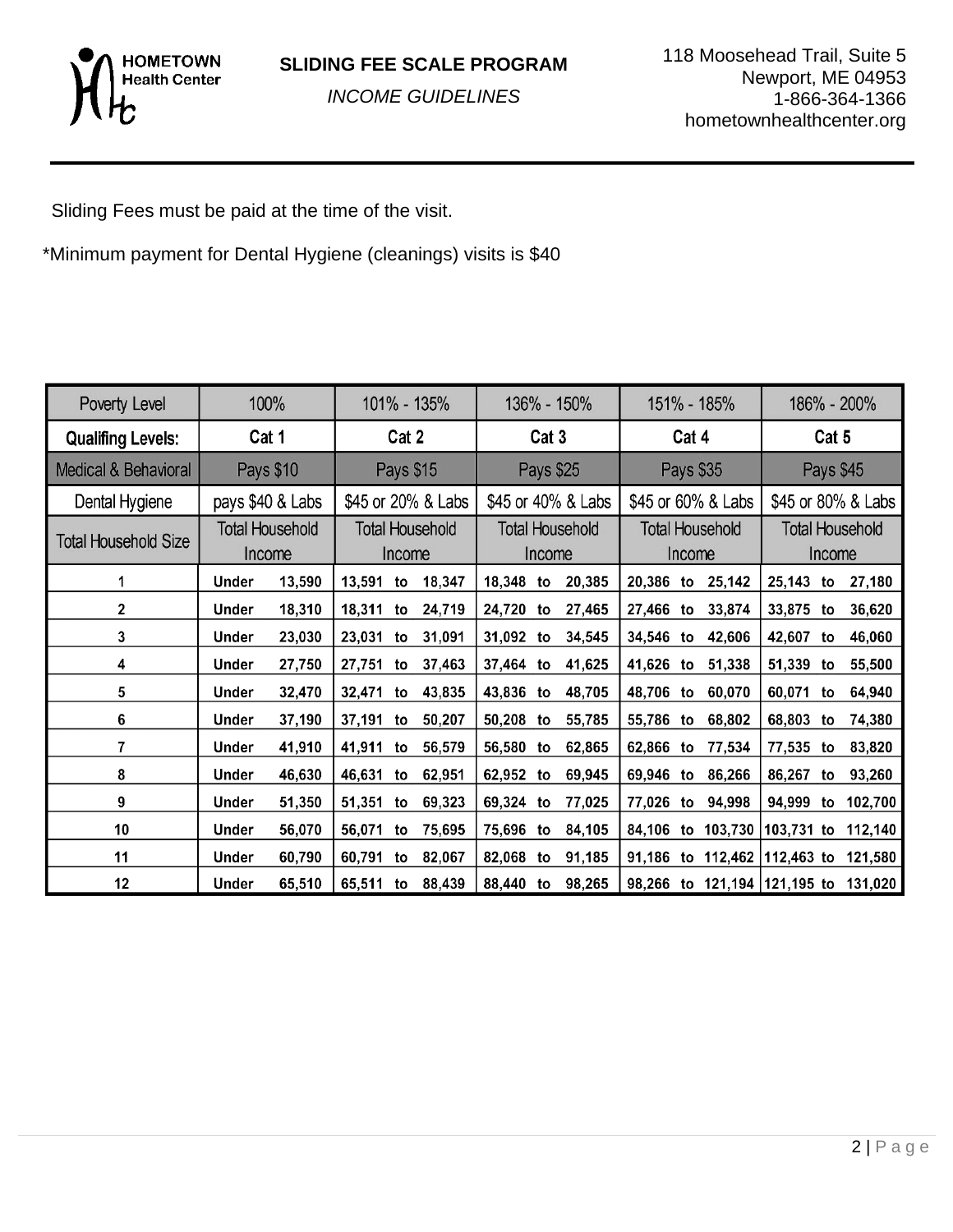

*APPLICATION*

- A separate application is required for each member of the household who wants to participate in this program, including minor children.
- You must complete both sides of the application form
- If you need help call 355-3441 or 1-866-364-1366 and ask for Sliding Fee Program assistance

| Name:                                                                                                |  |                                                               | Date of Birth:<br>Social Security # |                          |
|------------------------------------------------------------------------------------------------------|--|---------------------------------------------------------------|-------------------------------------|--------------------------|
| <b>Mailing Address:</b>                                                                              |  |                                                               |                                     |                          |
| Message phone #<br>Telephone #                                                                       |  | Do you have health insurance? If yes, please list<br>insurer: |                                     |                          |
| Have you applied to MaineCare within the<br>last year?                                               |  | (Circle One)<br>Have MaineCare                                |                                     |                          |
|                                                                                                      |  |                                                               |                                     | <b>Denied Maine Care</b> |
| We recommend that all applicants<br>apply to MaineCare each year.<br>Call us if you need assistance. |  |                                                               | Did not apply                       |                          |

It is necessary for HOMETOWN Health Center to ask personal questions in order to determine if you are eligible for this program. This information will be kept on file in strict confidence. You must verify your income when you apply and once a year when your application is renewed. Copies of your yearly federal income tax return, payroll check stubs covering the past month, Social Security benefit statements or other income sources are required. We cannot use bank statements for this purpose. Your annual income and household size will be used to determine your visit fee.

I declare the above information is true and give HOMETOWN Health Center permission to investigate any information in this application.

I understand that:

- My information will be held in strict confidence.
- If this information is found to be false, I will lose myeligibility for the program and be liable to repay any benefit I have received.
- If my income or household size changes, I am required to notify the Billing Department as soon as possible,
- I have six weeks to return this application complete with proof of my annual income or this application will expire.
- I may reapply to the program at any time, but reduced fees will apply only from the date of the new application.
- If I am found to be eligible for reduced fees but failed to make required payments, my account may be sent to a collection agency.

Patient Signature Date: **Date:** Date: **Date:** Date: **Date: Date: Date: Date: Date: Date: Date: Date: Date: Date: Date: Date: Date: Date: Date: Date: Date: Date: Date: Date: Date: D** 

Parent/Legal Guardian Signature: Date: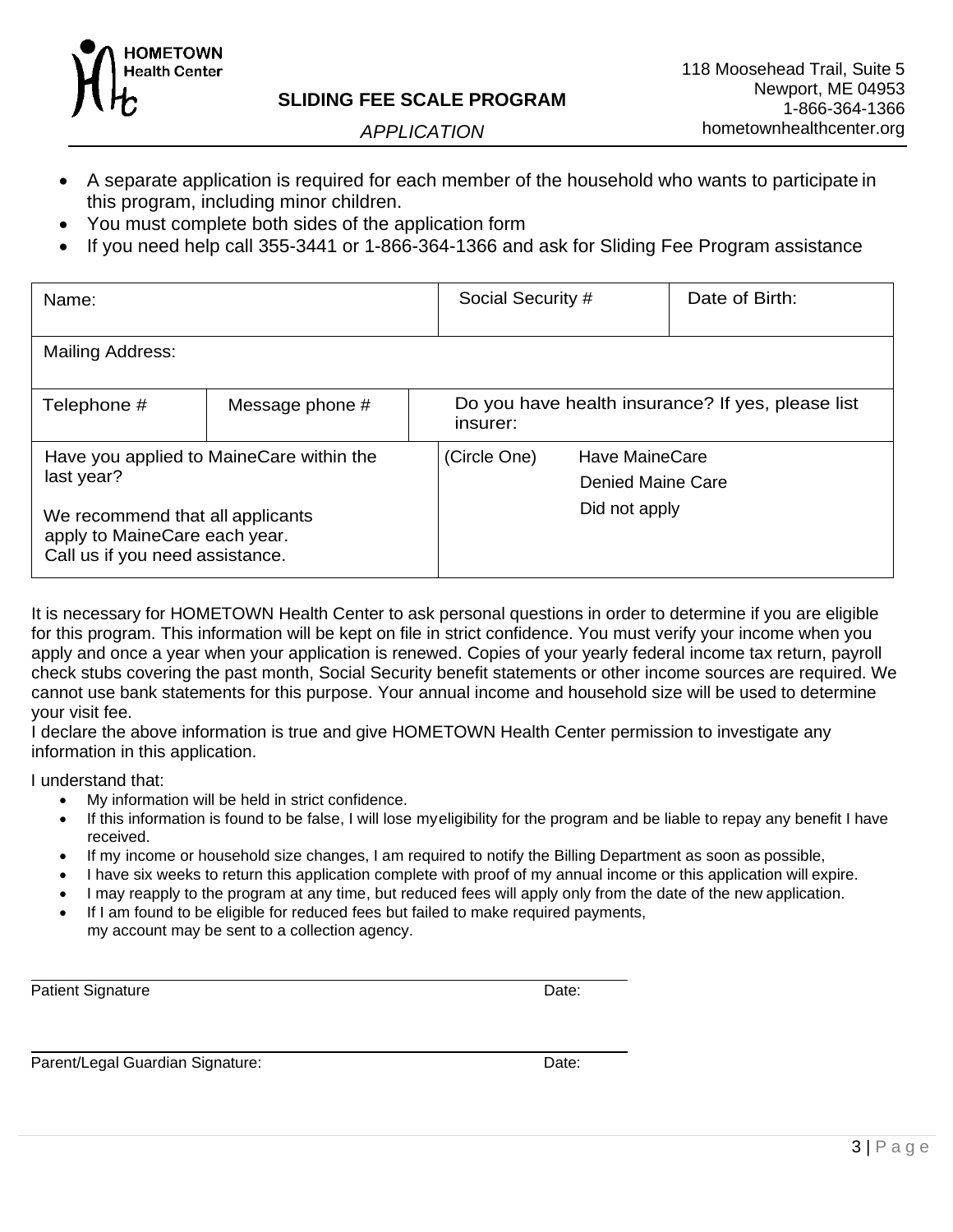

## **SLIDING FEE SCALE PROGRAM**

*APPLICATION CHECKLIST*

- Complete signed application for each applicant, listing all household members and income sources
- Proof of income for each income source for each adult
- **If you have very low or no income, you must complete the "Zero Income Worksheet" for each adult to be considered for the program.**
- Most recent federal tax return if you file taxes

**HOUSEHOLD:** Please list all names and date of births for all members of your household **including yourself**. If you file taxes your household is you, your spouse and any dependents you claimed on your taxes.

If you are claimed as a dependent by someone else, your household is you, the person who claims you and anyone else listed on their tax return.

If you do not file taxes and are not claimed as a dependent by anyone else, your household is you and your spouse and children if they live with you.

**INCOME:** You need to provide proof of income for each of the following sources of income for each member of your household to see if you qualify. Please note that we cannot accept bank statements as proof of income.

# <u>If you have very low or no income, you must complete the Zero Income Worksheet (pages 5 & 6)</u>

Employed: Pay stubs for the last four weeks OR federal tax return

Self-employment and Rental Income: you must provide a copy of your most recent federal tax return

Current Benefit Statement for:

Unemployment Social Security TANF Worker's Compensation Long or short term disability Child support/Alimony Retirement pension and or annuity

| <b>First and Last Name</b> | <b>Relation to</b><br>you | Date of birth | Gross income before<br>taxes and deductions | Income Source<br>With documents attached |
|----------------------------|---------------------------|---------------|---------------------------------------------|------------------------------------------|
|                            | <b>SELF</b>               |               | \$<br>per                                   |                                          |
|                            |                           |               | \$<br>_per                                  |                                          |
|                            |                           |               | $\mathfrak{L}$<br>per                       |                                          |
|                            |                           |               | \$<br>per                                   |                                          |
|                            |                           |               | \$.<br>per                                  |                                          |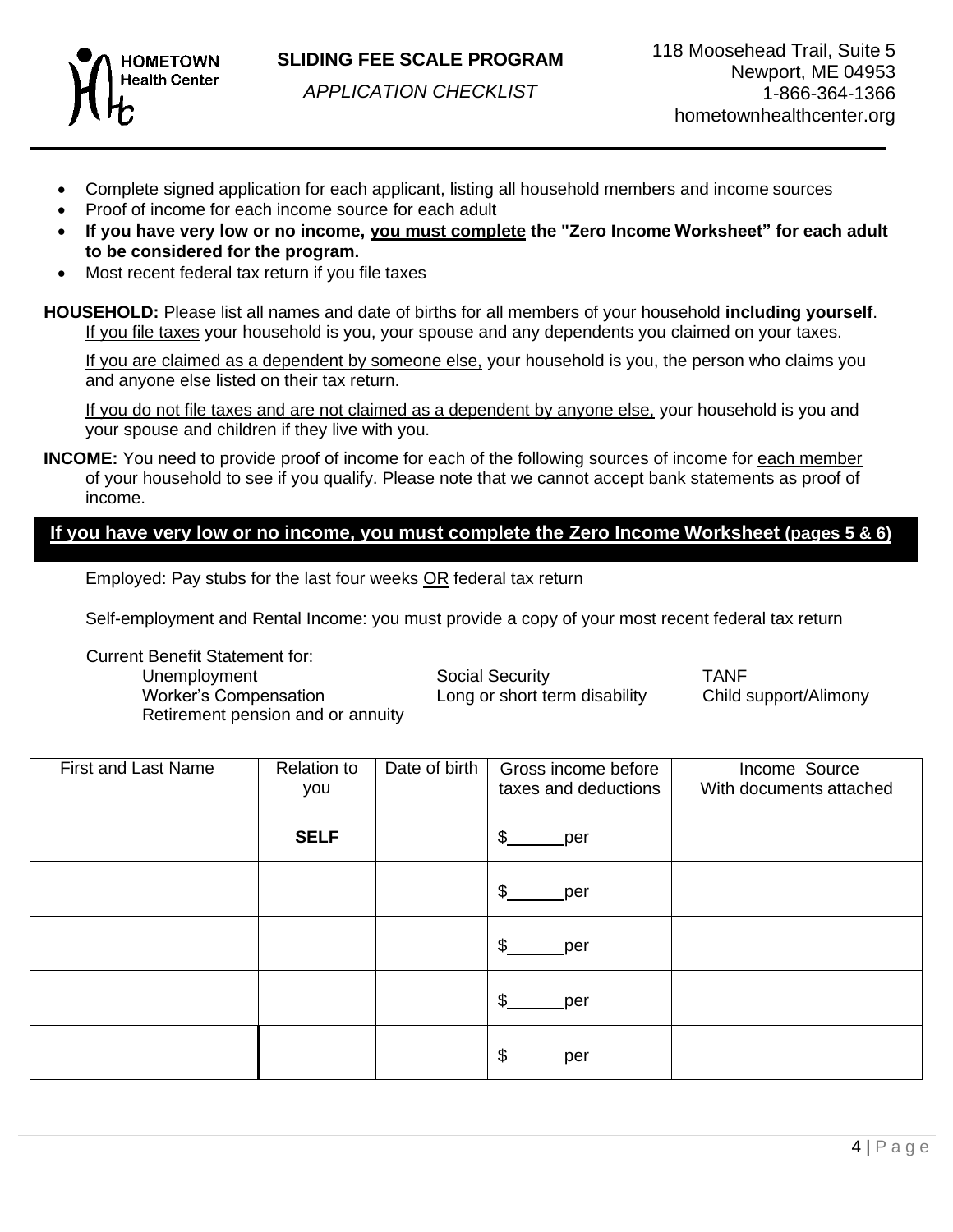# **HOMETOWN**<br>Health Center

# Zero Income Worksheet

|                                                      | certify that I have not received any income since_________.                                                                                                                                                                    |
|------------------------------------------------------|--------------------------------------------------------------------------------------------------------------------------------------------------------------------------------------------------------------------------------|
|                                                      | Place(s) of last employment: example and the state of the state of the state of the state of the state of the state of the state of the state of the state of the state of the state of the state of the state of the state of |
| I am a full-time student over the age of 18.         |                                                                                                                                                                                                                                |
| <b>Housing</b>                                       |                                                                                                                                                                                                                                |
| I live in:                                           |                                                                                                                                                                                                                                |
| My own home/apartment                                | Do you receive housing assistance? Yes<br>No                                                                                                                                                                                   |
| Someone else's home/apartment                        |                                                                                                                                                                                                                                |
| Shelter/Transitional housing                         |                                                                                                                                                                                                                                |
|                                                      | Other: example and the state of the state of the state of the state of the state of the state of the state of the state of the state of the state of the state of the state of the state of the state of the state of the stat |
|                                                      |                                                                                                                                                                                                                                |
| <b>Food</b>                                          |                                                                                                                                                                                                                                |
| Do you receive Food Stamps?                          |                                                                                                                                                                                                                                |
| Yes (If Yes, you must attach a copy from DHHS.)      |                                                                                                                                                                                                                                |
| No                                                   |                                                                                                                                                                                                                                |
| <b>Transportation</b>                                |                                                                                                                                                                                                                                |
| I have my own vehicle                                |                                                                                                                                                                                                                                |
| A friend or relative provides me with transportation |                                                                                                                                                                                                                                |
|                                                      |                                                                                                                                                                                                                                |

# **Communication Expenses**

Do you have a cell phone? Yes No

If Yes, who pays for your cell phone?